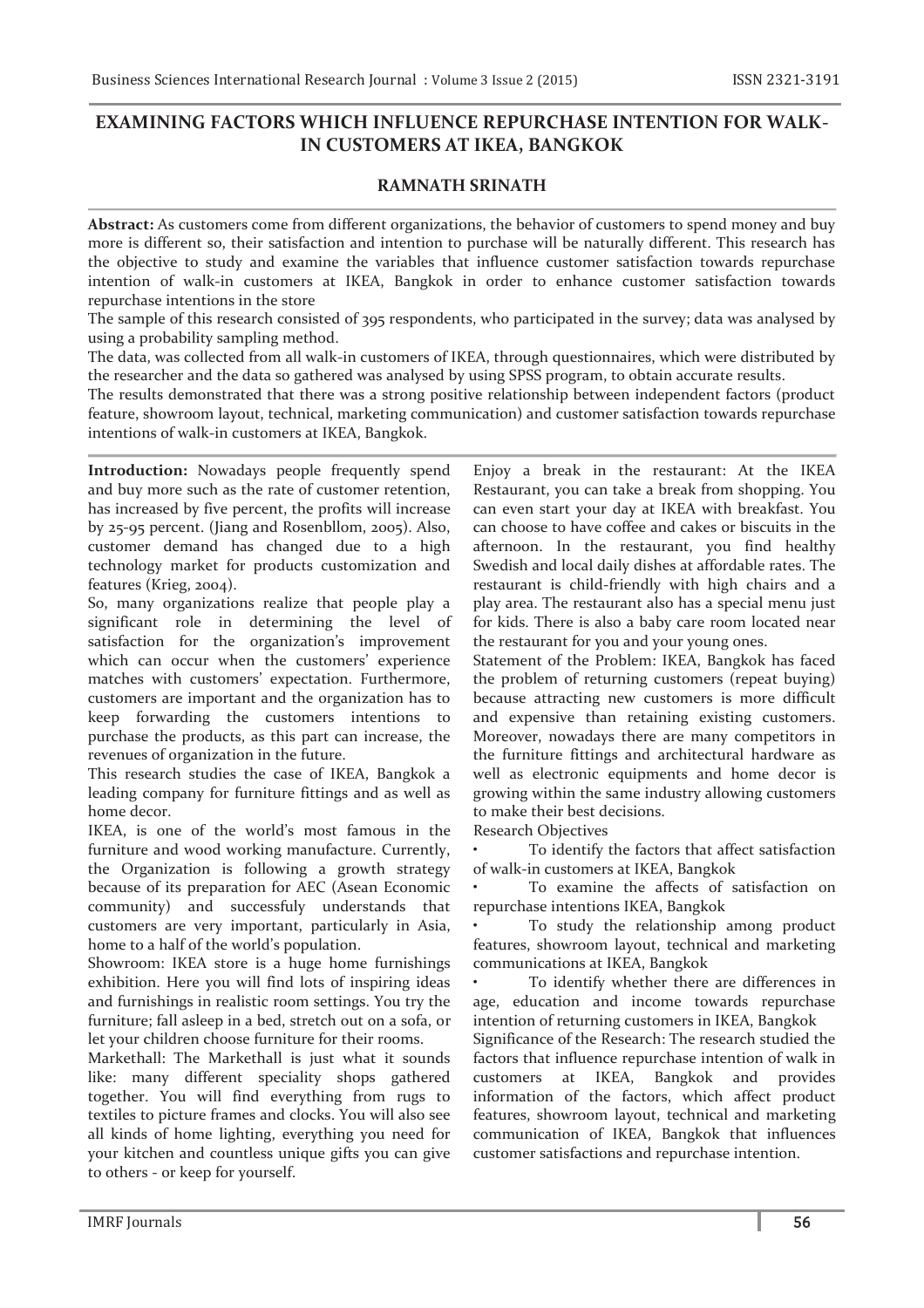Limitations of the Research: In the research, there are some limitations such as limitation of time duration and monetary constraints. Furthermore, the target population in this research were walk-in customers in the showroom at IKEA, Bangkok, with 500 samples from the survey. This research was conducted in a small area in Thailand, in front of the stand alone store in Thailand with only four independent variables.

Literature Review: Product Features Product features and performance are important in building competitive advantages. Normally, product features can provide unique capabilities to make customers accept. The product feature is more attractive when users support a high performance that differentiates it from other products in the market. The researcher developed sub-factors in brand trust, perceive value and product quality

Zeithaml (1988) and Shapiro (1983) stated that the quality of perceived product and service is associated with the organization's brand name because customers may trust the brand and the brand has more reputation so that customers will be interested in the brand.

Moreover, customer perceived value has a strong positive effect on satisfaction. The model shows that satisfaction has a strongly positive impact on repurchase intention.

Product quality is related in the action of marketers to respond to customers, which applied to varieties of marketing decision such as product-price mix, competitive positioning and new product planning as well as feature, function, performance and specification of a product as well.

Showroom layout: Showroom layout has to reflect the retailer and customer's image, which determined with three sub-factors, the researcher developed which is design layout, showroom light, and virtual environment functions for satisfying customers.

The showroom layout is designed as a self-service environment where customers can see the products because the showroom has a virtual mock up to customers. So, a good considerable facility and showroom layout could expect to stimulate the creative customers' behaviour, emotion, and cognition as well as avoid congestion.

Smith, 1989 stated that lighting can promote the image of the organization, a well-designed lighting can make the customers' eyes to see their point and create the excitement and have a positive effect for the showroom.

According to Vargo and Lusch (2004), the experiential service value can be determined by the consumption users to use the product and service. But customers prefer to obtain the real service experience.

Technical Expertise: The research determined the sub-factors in order to satisfy the customers' needs, as, sales-staff, engineers and employees in order to lead to a high level of repurchase intention at the showroom.Customer satisfaction is the level in which customer satisfy with overall of products and services measured by staff availability, decoration, friendliness, presentation of goods, quality of goods, special offers and prices. (Hackl et al., 2000).

As the previous experience in the construction and design, Mekdam A. Nima found that it is important to provide engineering field during the development and design process.

The activity of after-sales service can support the product transaction and is important supporting the service in order to compete distinctively and differentiate it from other competitors.

Marketing communication: The researcher suggests three sub-factors that the organization can use such as display, advertising and promotion in the organization in order to satisfy customer and lead the repurchase intention as well. Display design and goods exhibition are the marketing tool for valuable in profiling applications.

Advertising can share many associated features with business-to-business (B2B). Peterson and Jeong, 2010; Heath, 2009 stated that brand equity can enhance the advertising associated to satisfy customers (Pappu and Quester, 2006).

Promotions will provide customers discount, bonus pack, coupons, or refund because promotion can attract customers.

Customer Satisfaction: The customer is important for organizational success, and to satisfy customers is the major factor to achieve organization objectives as well as the major effect on customer intention. To satisfy customers can represent the specific mental processes, which includes feeling (pleasure or displeasure), emotions, moods, as well as attitudes of the customers (Chen and Cheng, 2012).



Repurchase Intentions: The researcher describes the scope to which customer intention to repurchase the products or services is influenced by product features, showroom layout, technical and marketing communication towards customers' satisfaction in order to lead the repurchase intention of customers.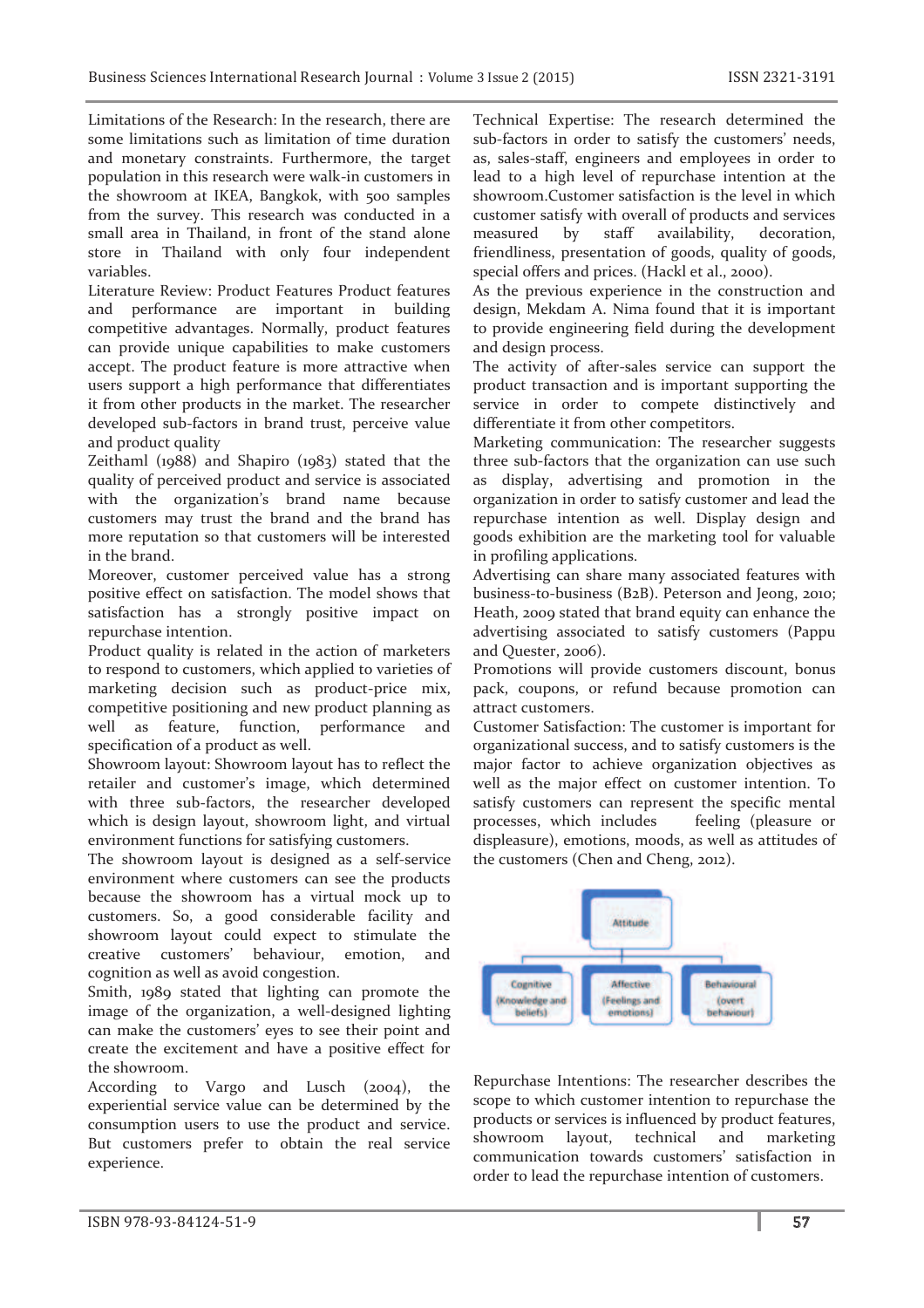Repurchase intentions of customer depends on the received value in the previous transaction and purchase intentions of customers in the future to have a relationship with satisfaction.

Satisfaction and Repurchase intention: The relationship between customers' satisfaction and repurchase intentions is supported in varieties of products and services The studies show that to satisfy

### **Conceptual Framework**

the customers with strongly services have an associated intention that customers return to the same organization providers.

Moreover, to satisfy the customer will lead to the benefits of the organization. If repurchasing has been occurred, it can be assumed that the benefits from the customer perspective are positive that influencing repurchases intention and satisfaction for customers.



Research Hypothesis:

H1: There is a significant relationship between Product Feature and Customer Satisfaction at IKEA Bangkok.

H2: There is a significant relationship between Showroom Layout and Customer Satisfaction at IKEA Bangkok.

H3: There is a significant relationship between Technical and Customer Satisfaction at IKEA Bangkok.

H4: There is a significant relationship between Market Communication and Customer Satisfaction at IKEA Bangkok.

H5: There is a significant relationship between Customer Satisfaction and Repurchase Intentions at IKEA Bangkok.

Target population and sample: Walk-in customers at IKEA showroom in Bangkok are the target population in this research. The total number of IKEA's customers is approximately estimated to be in and

IMRF Journals  $\parallel$  58

around a hundred thousand persons (active customers who purchase the products at IKEA, Bangkok, on a regular basis.

The formulation provided by Taro Yamane (1967:886).

 $n = N$ 

 $1 + N(e)$  2 Sample Size =  $28,275 / 1+28,275 (0.05)2$ 

 $= 394.4202$ 

So, the questionnaire was distributed to 395 customer respondents who walked to IKEA showroom by using voluntary respondents and convenience samples.

Research Instruments: This research used the quantitative method to measure the relationship between product features, showroom layout, technical, marketing communication, and satisfaction towards repurchase intentions of walk-in customers at IKEA, Bangkok. The study used a seven-point Likert scale for measuring, where one point represented "strongly disagree"(1) to "strongly agree" $(7)$ .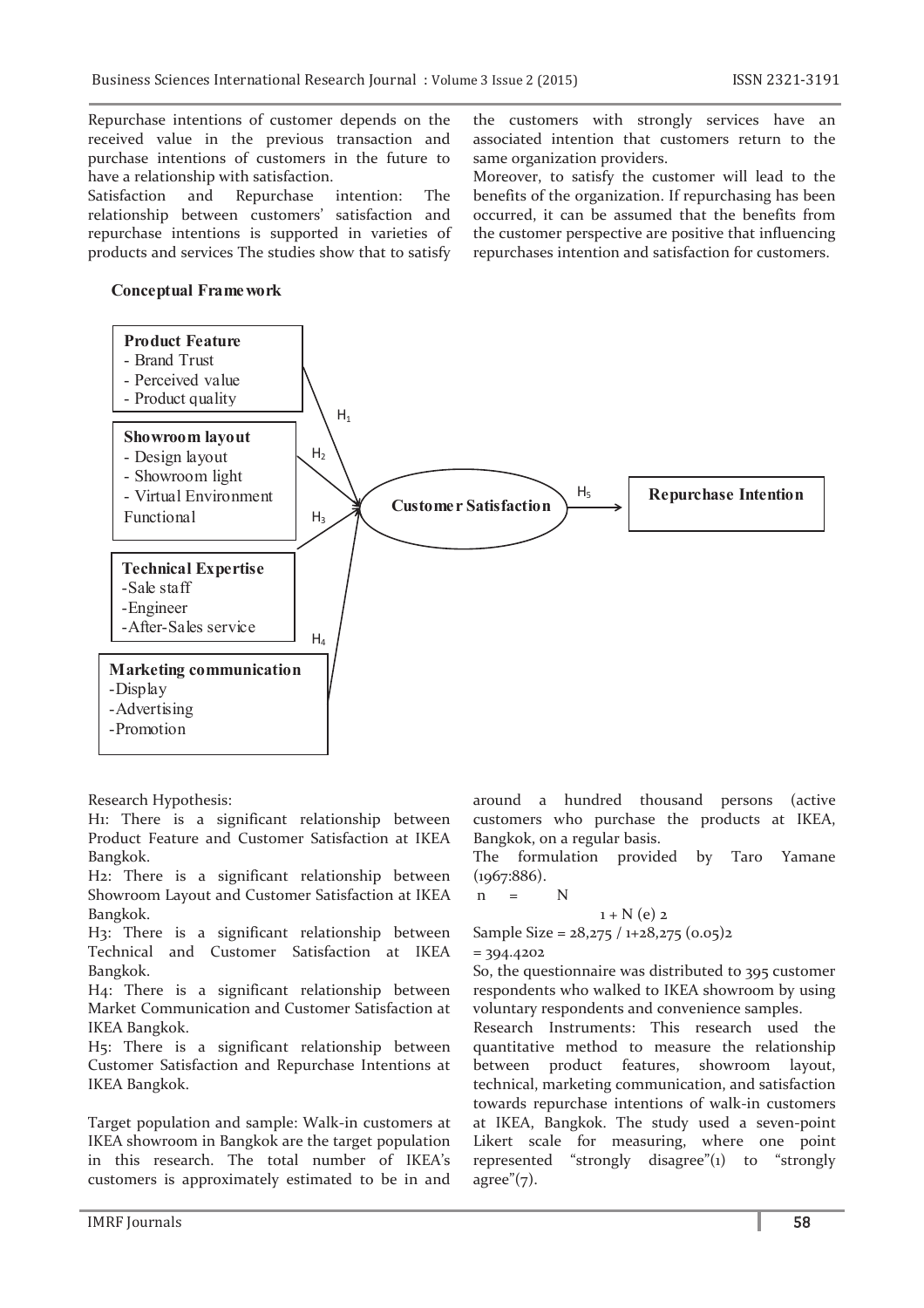Proposed Data Processing and Analysis: According to Peter (1979), the Cronbach's Alpha method is used to measure the reliability of internal consistency; wherever the value so obtained, was greater than 0.6, the results were considered to be reliable and acceptable.

Table of results from reliability analysis (395 set questionnaires)

| <b>Dimensions</b>       | Cronbach's Alpha | Number of |
|-------------------------|------------------|-----------|
|                         |                  | items     |
| Product Feature         | 0.920            |           |
| Showroom Layout         | 0.917            | 6         |
| Technical (Expertise)   | 0.898            | 6         |
| Marketing Communication | 0.876            |           |
| Customer satisfaction   | 0.907            |           |
| Repurchase Intention    | 0.894            |           |

#### **General Information:**

Gender: The total respondents were 395 respondents divided to male, female and others. There were 179 male or 45.3% out of 395 respondents and 215 female or 54.4% out of 395 respondents.

Age: There were 115 respondents below 30 years old, those aged between 30-39 years old were 208 respondents, those aged between 40-49 years old were 50 respondents, and those aged above 50 years old were 14 respondents.

Education: The educations of respondents show that 4.6% has lower than Bachelors Degree, there were 82% with Bachelors Degrees, 13.2% had Master Degree, and Ph.D. Degree 0.3%.

Income (per month)The majority of the respondents get the income between 30,000 to 50,000 baht (48.4%). 32.2% are respondents who received income lower than 30,000 baht, 15.4% are respondents who received income between 50,001 to 70,000 baht, 4.1% are respondents who received income higher than 70,000 baht.

How often do they repurchase IKEA's products

The frequencies of respondents to repurchase IKEA's products was found to be in the following order, at 63.8% were those who shopped between one to two times, 21% shopped between three to four times and 15.2% shopped for more than four times per month.

The analysis of the relationship between variables and customer satisfaction towards repurchase intentions by using Pearson Product Moment Coefficient Correlation (Bivariate).

To analyse the relationship by using Pearson Product Moment Coefficient Correlation (Bivariate) and the result for the analysis demonstrated that significance is equal to .000 which is less than 0.01 (.000≤.01). It means the null hypothesis (Ho) was rejected.

The Analysis of relationship between Product Features and Customer Satisfaction value is .734, which there is a moderate positive relationship between Product Features and Customer Satisfaction at IKEA, Bangkok.

The Analysis of relationship between Showroom Layouts and Customer Satisfaction value is .609, which shows that there is a moderate positive relationship between Showroom Layouts and Customer Satisfaction at IKEA, Bangkok.

The Analysis of relationship between Technical and Customer Satisfaction value is .736, which there is a moderate positive relationship between Technical and Customer Satisfaction at IKEA, Bangkok.

The Analysis of relationship between Marketing Communication and Customer Satisfaction value is .750, which there is a moderate positive relationship between Marketing Communication and Customer Satisfaction at IKEA, Bangkok.

The Analysis of relationship between Customer Satisfaction and Repurchase Intentions value is .802, which there is a very strong positive relationship Customer Satisfaction and Repurchase Intentions at IKEA, Bangkok.

 Conclusions and Recommendations: The results demonstrated that there was a strong positive relationship between independent factors (product feature, showroom layout, technical, marketing communication) and customer satisfaction towards repurchase intentions of walk-in customers at IKEA, Bangkok; so, IKEA must consider the following factor too.

1. Brand trust can create the relationship or connection in the customers' mind, because of the perception of customer can influence to the organization. So, this means that the organization has to increase customer satisfaction more in order to have a strong brand.

2. Perceived value is a positively relationship so organization has to satisfy the customer need in order to lead the repurchase intention such as customer affective, perspective, tactical and offering the values to customer as well.

3. Product quality can affect customer satisfaction so the organizations should continue improving the